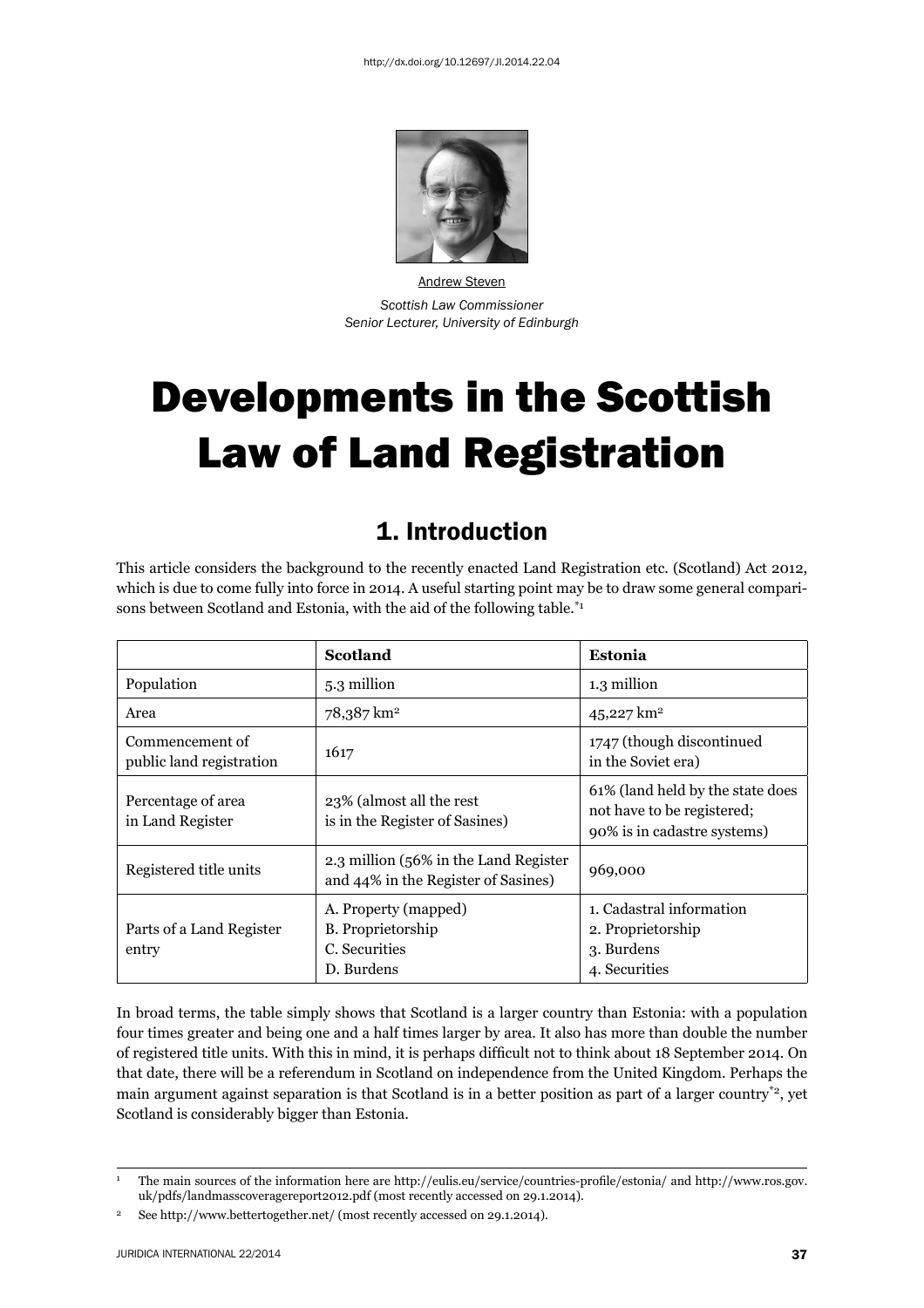If one examines the last part of the table, a marked similarity between the format of the Estonian and Scottish land registers can be seen. Accordingly, there may indeed be things that these two countries can learn from each other.

## 2. The Registration Act 1617

Scotland was one of the first countries in the world to introduce legislation on land registration.\*3 It did so in 1617, more than a hundred years before Estonia did.\*4 The Registration Act of that year, written in old Scots, provides the following:

Oure Souerane Lord Considdering the gryit hurt sustened by his Maiesties Liegis by the fraudulent dealing of pairties who haveing annaliet their Landis and ressauit gryit soumes of money thairfore [...] FOR remedie whereoff and of the manye Inconvenientis whiche may ensew thairupoun HIS Maiestie with aduyis and consent of the estaittis of Parliament statutes and ordanis That thair salbe ane publick Register.\*5

The fundamental reason for the legislation was individuals selling the same piece of land more than once. Stopping fraud such as this necessitated a register, and that register had to be a public one. Section 55 (1) of the Estonian Law of Property Act is to a similar effect.\*6

The 1617 Act established a register known as the Register of Sasines.\*7 It is run by a government department known as Registers of Scotland.\*8 This is in contrast with Estonia, where the register is under court supervision. The head of the department or chief registrar is known as the Keeper of the Registers of Scotland (or more commonly as 'the Keeper'). The name 'Sasine' comes from the now obsolete ceremony of 'giving Sasine', wherein the transferor had to hand over symbols of the land to the transferee as part of the transfer process.\*9 Those symbols were earth and stone.

The key features of the Register of Sasines are the following. First and most importantly, it is a register of *deeds* rather than a register of title. In effect, it is a warehouse; one that contains millions of deeds. To be more accurate, one could say that it contains millions of **copies** of deeds. When a deed of transfer is sent to the register, a copy is made of it and the original returned to the transferee. In the old days, the copy was made with quill and ink. More recently, photocopying has become available, and now, of course, there is digital scanning.

The Register of Sasines is organised into 33 local areas, called counties. The register can be searched within a particular county for the relevant deeds by a) person and b) the address of the property. However, the register itself does not directly state who the owner is: the relevant deeds have to be interpreted. There is also no national map or cadastre. Indeed, it became possible to register deed plans only from 1924.<sup>\*10</sup>

The Register of Sasines is a 'negative' registration system. In other words, the validity of a transfer depends entirely on the validity of the deed being registered. For example, a deed of transfer granted by someone who is not the owner of the land in question will be ineffective. So too will a deed granted by

<sup>3</sup> See http://www.ros.gov.uk/public/about\_us/history.html (most recently accessed on 29.1.2014).

<sup>4</sup> Public land registries were introduced in Estonia in 1747. See M. Kaing. Real property cadastre in Estonia. – V. Parsova, V. Gurskiene, M. Kaing (eds). *Real Property Cadastre in Baltic Countries*. 2012, p. 11. Available at http://www2.llu.lv/ homepg/zigk/materiali/V.Parsova,%20V.Gurskiene,%20%20M.Kaing.%20Real%20Property%20Cadastre%20in%20 Baltic%20Countries.pdf (most recently accessed on 29.1.2014).

<sup>5</sup> In modern English: 'Our Sovereign Lord considering the great hurt sustained by His Majesty's people by the fraudulent dealing of parties who, having transferred their land and received great sums of money therefor […] for remedy whereof and of the many inconveniences which may ensue thereupon, His Majesty with the advice and consent of the estates of Parliament sets forth a statute and ordains that there shall be a public register.'

<sup>6</sup> See P. Pärna. The Law of Property Act—Cornerstone of the Civil Law Reform. – *Juridica International* 2001, p. 93.

<sup>7</sup> For an overview, see G.L. Gretton, A.J.M. Steven. *Property, Trusts and Succession*, 2nd ed. Haywards Heath: Bloomsbury Professional 2013, paragraphs 6.8–6.13.

<sup>8</sup> See http://www.ros.gov.uk/ (most recently accessed on 29.1.2014).

<sup>9</sup> See K.G.C. Reid. *The Law of Property in Scotland*. Edinburgh: Law Society of Scotland / Butterworths 1996, paragraph 89 (referring to G.L. Gretton).

<sup>10</sup> Conveyancing (Scotland) Act 1924, Section 48.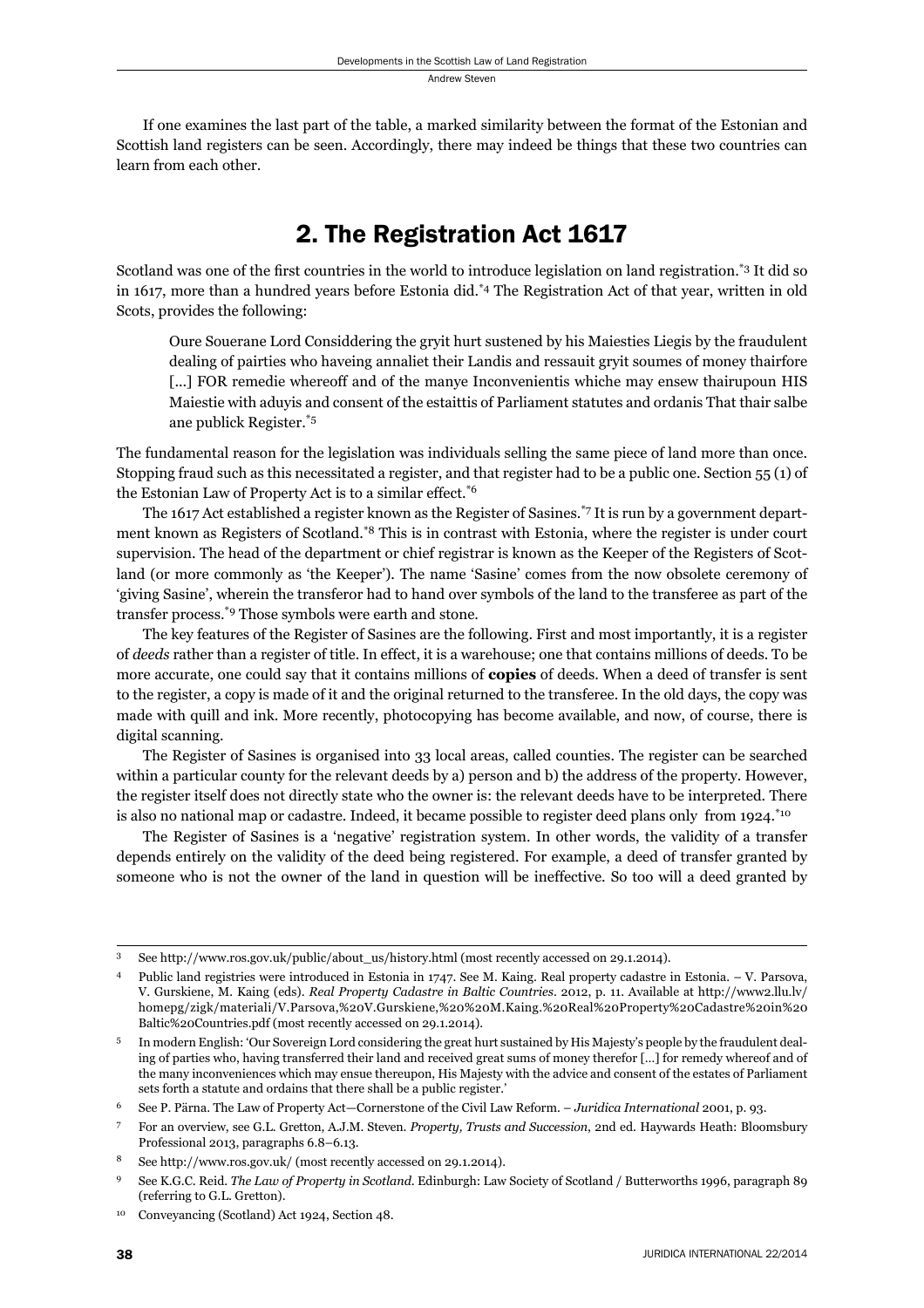someone who lacks legal capacity to do so. Also, there is no protection for someone relying on the register in good faith. Finally, no state indemnity/compensation system can be called upon if something goes wrong.

Conveyancing in the Register of Sasines is complex. It can be done only by experts—in practice, trained lawyers—because it is necessary to know how to find the relevant deeds and how to check them correctly. Therefore, pressure grew in the 1960s and 1970s for adoption of a simpler system.\*11

#### 3. The Land Registration (Scotland) Act 1979

That pressure led to the Land Registration (Scotland) Act 1979, which was enacted in the dying days of the government that preceded Margaret Thatcher's coming to power. The 1979 Act established the Land Register of Scotland.\*12 It too is run by Registers of Scotland.

Under the 1979 Act, land is transferred from the old register to the new as and when the land is sold for the first time after the new register's coming into operation.<sup> $*$ 13</sup> According to the latest figures,  $56\%$  of title units are now in the Land Register, with 44% still in the Register of Sasines. Clearly, there is still a long way to go before completion of the transition from the old register to the new one.

The key features of the Land Register under the 1979 Act are the following. Firstly, it is based on the English Land Register and English legislation. This was where things started to go wrong, as Scottish property law is rather different from that in England.\*14 Although Scotland is perhaps most famous in European private-law terms for being a mixed legal system, its property law is strongly civil in character. Secondly, the Land Register is a register of title, of similar nature to the Estonian Land Register. Registers of title were a development of the nineteenth century, and there are three main families of such registers: a) the Germanic systems, b) the Torrens systems<sup>\*15</sup>, and c) the English systems.<sup>\*16</sup> In all of these, the register directly states who the owner is. In addition, the Land Register is divided into the same local areas as the Register of Sasines. Fourthly, each property has a title sheet rather like one of the deed cards in the board game Monopoly. Each title sheet has a unique title number. For example, the title number for Edinburgh Castle is MID1 ('MID' is the abbreviation for 'Midlothian'). The title sheet has four parts, per the table on the first page of the article. Part A, the Property Section, identifies the property relative to a national map. Mapping is a major innovation in comparison with the Register of Sasines. Part B, the Proprietorship Section, identifies the land-owner. Part C is the Charges Section, identifying any mortgages (or 'standard securities', if one wishes to use the correct technical term). Finally, part D, the Burdens Section, addresses any servitudes or other encumbrances. A fifth feature is that the register itself is entirely electronic.

Sixthly, in another huge change relative to the Register of Sasines, the Land Register is a 'positive' system of registration with immediate indefeasibility. In other words, the validity of an entry in this register does not depend on the validity of the underlying deed. Imagine that Brait grants a deed transferring five fields to Maarja when, in fact, he owns only four of them and a mistake is made in the plan attached to the deed. The fifth field is owned by Triin. Maarja acquires ownership of all five fields if the Keeper registers her as the owner, even although Brait owned only four of them.<sup>\*17</sup> This effect has become known as the Keeper's 'Midas touch', after King Midas, who turned everything he touched into gold. Under the 1979 Act, everything that the Keeper touches becomes valid.\*18 Maarja's acquisition of ownership is immediate, taking place as soon as registration is performed.

<sup>&</sup>lt;sup>11</sup> G.L. Gretton and A.J.M. Steven (see Note 7), paragraph 6.14.

<sup>&</sup>lt;sup>12</sup> Land Registration (Scotland) Act 1979, Section 1.

<sup>&</sup>lt;sup>13</sup> The Land Register was brought into operation in stages by county, with the process beginning in 1981 and with the final counties being added in 2003.

<sup>&</sup>lt;sup>14</sup> See, for example, K.G.C. Reid (see Note 9), paragraph 2: 'A lawyer trained in Scotland can without difficulty (other than linguistic difficulty) read and understand a book about the law of property in Germany [...]. But he is likely to be perplexed and bewildered by a book on the law of property in England.'

<sup>15</sup> Notably Australia and New Zealand.

<sup>16</sup> E. Cooke. *The New Law of Land Registration*. Oxford: Hart Publishing 2003, p. 11.

<sup>17</sup> Land Registration (Scotland) Act 1979, Section 3(1)(a).

<sup>18</sup> Scottish Law Commission. Discussion paper on land registration: Void and voidable titles. (paper 125, 2004), paragraph 5.34. Available at http://www.scotlawcom.gov.uk/publications/ (most recently accessed on 29.1.2014).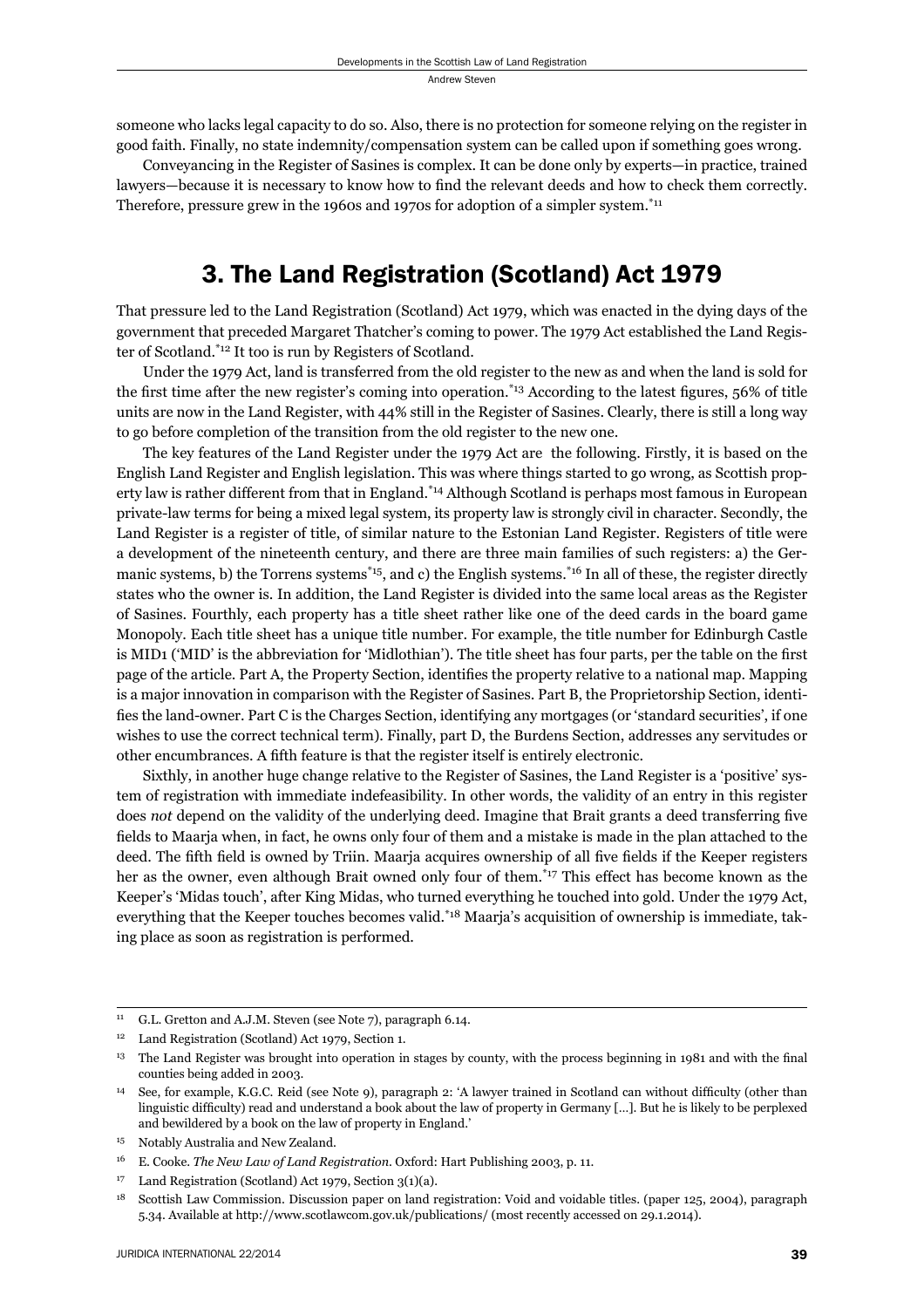What can happen if mistakes such as this occur? The 1979 Act provides for a process called rectification.<sup>\*19</sup> Utilising it, Triin as the former owner of the fifth field can apply to have the register rectified, against Maaria's interests. However, as with the English legislation that influenced the 1979 Act, rectification is generally not available against a proprietor in possession without that person's consent. Accordingly, if Triin happened to be abroad while the transfer took place and Maarja took possession of the extra field in good faith, it might be impossible to rectify against her in this manner.

Finally, the 1979 Act offers a system of state indemnity (compensation) when someone suffers a loss through the Keeper rectifying or refusing to rectify the register.\*20 In the above example, Triin would be entitled to compensation if the register does not get rectified in the end.

It became apparent as the 1980s and 1990s progressed that the new system, while in many ways being a great improvement on the Register of Sasines, was defective. The 1979 Act itself is inadequate and all too brief. It extends to only 30 sections, and some of these are on other topics. Moreover, in the words of Professor George Gretton, it 'has all the intellectual sharpness of a mashed potato'.<sup>\*21</sup>

At a practical level too, the legislation was not working: land was moving from the old register to the new register too slowly. As has already been mentioned, about 44% of titles are still in the old register rather than the new one. Indeed, only 23% of Scottish land mass is covered by the new register. This is because land held by public bodies or estates owned by aristocratic families are rarely sold.

A further problem with the 1979 Act is that immediate defeasibility is not very consistent with underlying principles of property law such as the *nemo plus iuris ad alium transferre potest quam ipse haberet*  rule (which one can translate as 'no-one can give what he does not have'). Reference can be made again to the example of Brait, Maarja, Triin, and the fifth field. What the 1979 Act does is create its own set of property-law rules, leading to what the Scottish Law Commission has called 'bijuralism'. $z^{22}$  The result is incredibly complex.

A final difficulty is that possession is used rather too bluntly to protect a registered proprietor. Why should Triin, who happened to be away from her field for a matter of weeks, lose out? In fact, there was a case in Glasgow that involved competing parties hiring locksmiths to change the locks on the door to a flat so that they could assert that they were in possession.<sup>\*23</sup> Another case involved divers moving bollards in a river to assert possession of the relevant part of it on behalf of owners of other land who were supermarkets—one of which had an interest in erecting a bridge over the river.<sup>\*24</sup>

On account of all the defects, the Keeper of the Registers of Scotland asked the Scottish Law Commission to review the 1979 Act. A public body that advises the Scottish Government on law reform, the Scottish Law Commission has five commissioners and various legal and administrative support staff. The project focusing on the 1979 Act was initiated by the property-law commissioner of the time, Professor Kenneth Reid. His term as a commissioner concluded in 2005, and it fell to his successor—the above-mentioned Professor Gretton—to complete the job. Throughout the project, the Scottish Law Commission had the benefit of a member of staff from Registers of Scotland being seconded to work for it. The commission eventually published a lengthy two-volume report, in 2010, which included a new draft Land Registration (Scotland) Bill.\*25

The report was accepted in substantial part by the Scottish Government, and legislation based on the draft bill was brought before the Scottish Parliament. This entered into law as the Land Registration etc. (Scotland) Act 2012.

<sup>19</sup> Land Registration (Scotland) Act 1979, Section 9.

<sup>20</sup> *Ibid*., Section 12.

<sup>21</sup> In his case comment on *Kaur v. Singh*. See 1997 SCLR 1075 at 1085. See also *Short's Tr. v. Keeper of the Registers of Scotland*, 1996 SC (HL) 14 at 26: 'Nobody could accuse the Act of being well drafted.' But the blame should not be heaped on the draftsmen. The underlying policy was not thought through sufficiently well. See MRS Hamilton Ltd v. Keeper of the *Registers of Scotland*, 2000 SC 271 at 275 per Lord President Rodger.

<sup>22</sup> Scottish Law Commission (see Note 18), paragraph 1.11.

<sup>23</sup> *Kaur v. Singh*, 1997 SCLR 1075.

<sup>24</sup> *Safeway Stores plc v. Tesco Stores Ltd*, 2004 SC 29.

<sup>25</sup> Scottish Law Commission, Report on Land Registration (SLC 222, 2010). Available at http://www.scotlawcom.gov.uk/ publications/.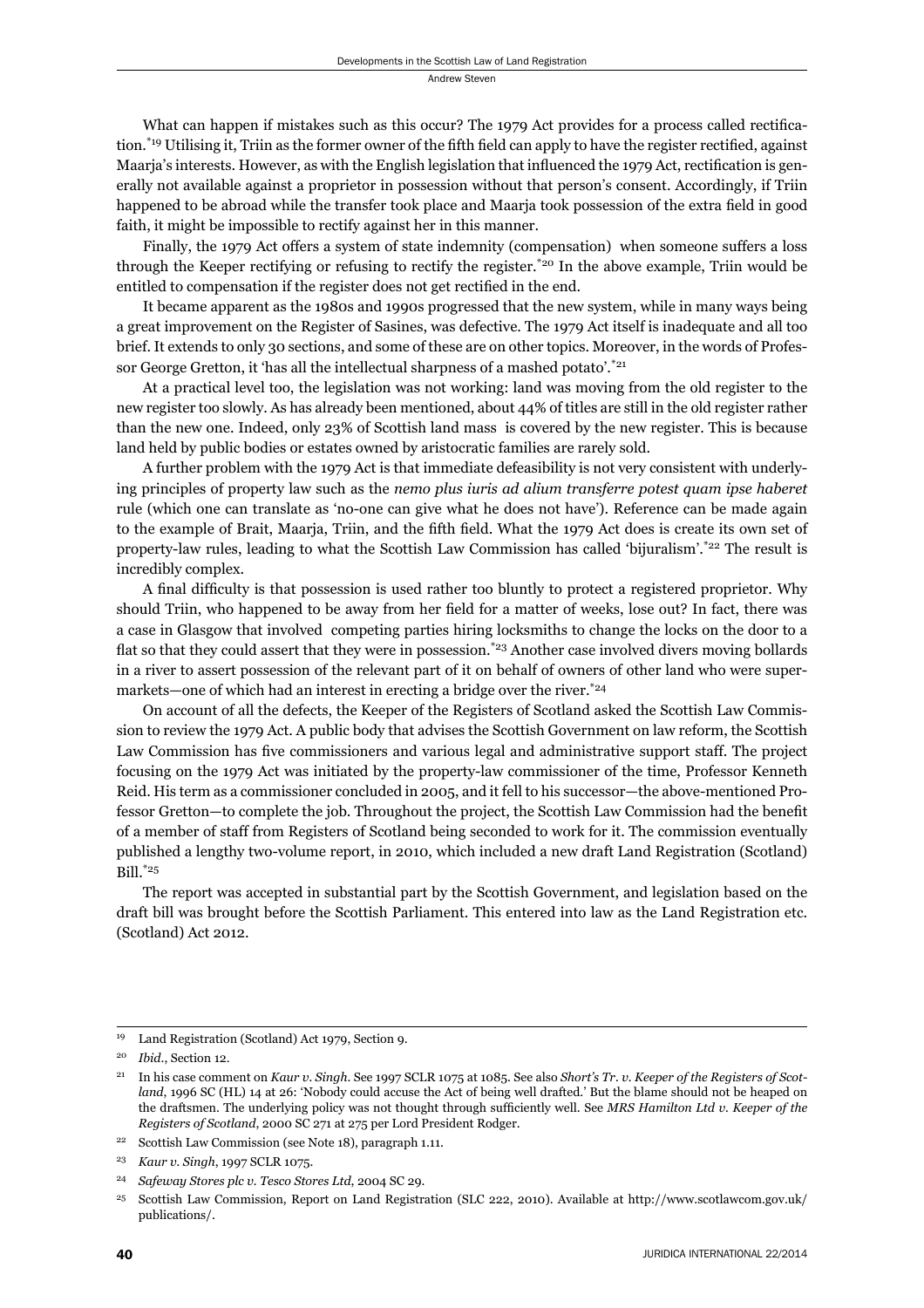### 4. The Land Registration etc. (Scotland) Act 2012

The reason that the 2012 Act is scheduled to come into force in late 2014 is that there needs to be a transitional period for Registers of Scotland, solicitors, and others to prepare.<sup>\*26</sup> One can note several key features of the new legislation. Firstly, it is a much longer and more sophisticated piece of legislation than the 1979 Act, extending as it does to 124 sections. This makes it of a very similar length to the Estonian Land Register Act of 1993. Secondly, its underlying theme is evolution rather than revolution.\*27 The Land Register continues as an electronic mapped register of title. Thirdly, the 2012 Act enables the process of moving over from the Register of Sasines to the Land Register to be sped up.\*28 All transfers of land must be registered, not just transfers upon sale.<sup>\*29</sup> Where there is no transfer, the owner of the land may apply for voluntary registration.\*30 In addition, from a date yet to be decided by the Government, the Keeper will be able to move land from the old register to the new register compulsorily.\*31

Fourthly, immediate defeasibility and, along with it, the Midas touch and bijuralism are eliminated. Let us return to our example. Maaria would not become the owner of the fifth field, for the 2012 Act introduces **deferred** defeasibility, rather akin to the position in Estonia\*32 and in Germany.\*33 This means that if Kaspar, a third party acting in good faith, were to purchase the field from Maarja, he would acquire ownership because he is entitled to rely on the register.\*34

Fifthly, the role of possession is reduced. The mere fact that someone registered as proprietor is in possession of the land does not entail that person is protected. Yet possession does play a role in relation to defeasibility. If we go back to our example once again, Kaspar will be protected from rectification only if the total time for which he and predecessor Maarja have been in possession of the field is at least a year.\*35 Accordingly, if the initial transfer from Brait to Maarja and then the transfer onward to Kaspar took place in the course of the one summer, while Triin, the original owner of the fifth field, was in Salzburg, Triin would be able to have the register rectified. Kaspar's remedy would be compensation from the Keeper. What the 2012 Act is doing here is making a choice with a division between who gets 'the mud' and who gets 'the money'.\*36

Sixthly, the system of indemnity is reformed and replaced with what is known as 'the Keeper's warranty'. The 2012 Act provides that 'the Keeper, in accepting an application for registration, warrants to the applicant that, as at the time of registration, the title sheet to which the application relates (a) is accurate [...] in so far as it shows an acquisition, variation or discharge in favour of the applicant'.\*37 Therefore, if the Keeper registers Maarja as the owner of the fifth field and then rectifies the register upon Triin turning up within a year to contest this, compensation must be paid to Maarja. This is the position when Maarja is in good faith. If she is in bad faith, compensation is excluded.\*38 It is worth emphasising that the Keeper's duty to pay compensation is more extensive than is generally seen in the Germanic systems; there, compensation is normally payable only for mistakes that are directly the registrar's fault.

Finally, the 2012 Act introduces 'advance notices'. In this there was influence from the German *Vormerkungen*\*39 as much as from English law.\*40 At the moment, problems that arise in Scotland in the time between settlement of the sale transaction and registration are covered by the selling solicitor's indemnity

- <sup>31</sup> *Ibid*., Section 29.
- 32 Estonian Law of Property Act 1993, Section 56.
- 33 Bürgerliches Gesetzbuch (BGB), Section 892.
- 34 Land Registration etc. (Scotland) Act 2012, Section 86.
- <sup>35</sup> *Ibid*., Section 86(3)(a).
- <sup>36</sup> The phrase about 'the mud or the money' comes from T.W. Mapp. *Torrens' Elusive Title: Basic Legal Principles of an Efficient Torrens' System*. 1978, paragraph 4.24, and it is used extensively by the Scottish Law Commission in its report.
- 37 Land Registration etc. (Scotland) Act 2012, Section 77(1)(a).

<sup>26</sup> See http://www.ros.gov.uk/2012act/background.html (most recently accessed on 29.1.2014). For an overview, see G.L. Gretton and A.J.M. Steven (see Note 7), paragraphs 6.21–6.79.

<sup>27</sup> Scottish Law Commission (see Note 25), paragraph 1.7.

<sup>28</sup> *Ibid*. (see Note 25), Part 33.

<sup>29</sup> Land Registration etc. (Scotland) Act 2012, Sections 48 and 50.

<sup>30</sup> *Ibid*., Sections 27–28.

<sup>38</sup> *Ibid*., Section 78(b).

<sup>39</sup> BGB, Sections 883–888. See, for example, D. Assman. *Die Vormerkung*. Tübingen, Germany: Mohr Siebeck 1998.

<sup>40</sup> Land Registration Act 2002, Section 72.